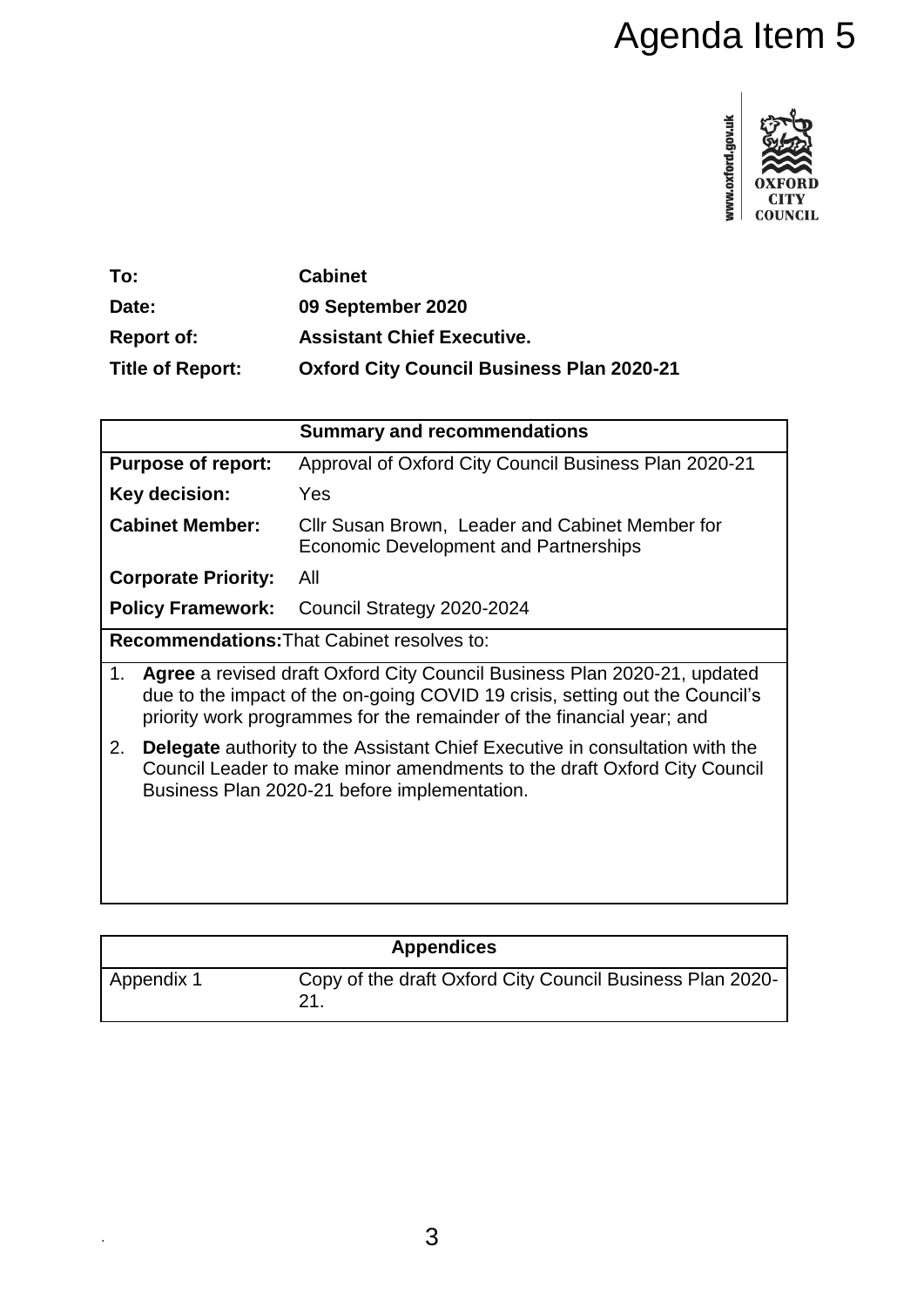## **Introduction and background**

- 1. Oxford City Council's draft Business Plan 2020-21 is a new annual document that sets out publicly the Council's priority work programme activities for the year ahead and reports on progress against agreed milestones.
- 2. This year's Business Plan was scheduled for submission to the Cabinet in April 2020, but due to the COVID-19 pandemic it was delayed until a time when the impacts of the crisis on the Council's planned activity were clearer.. Changes to the April version of the Business Plan have now been made with some activities delayed while other new activities have been included, in response to the COVID-19 situation.
- 3. The Business Plan activities for 2020-21 represent the initial steps towards achieving the outcomes set out in the new Council Strategy 2020-24, adopted by the Council in February 2020. Successive Business Plans in future years should progressively enable the Council to achieve those outcomes.
- 4. The draft Business Plan 2020-21 and Council Strategy 2020–24 succeed the previous Oxford City Council Corporate Plan 2016-20 and Corporate Plan Annual Statements as key strategic tools to drive sustainable systematic change for Oxford.
- 5. An initial review of the Council Strategy 2020-24 ("the Strategy") by officers and the Council Leader did not identify a need to revise the Strategy at this stage in the light of the COVID-19 pandemic, as it was considered the outcomes set for 2024 remain relevant and achievable. Clearly this position could change as the future impacts of COVID-19 are unknown.
- 6. This first annual draft Business Plan does not include an update on what was achieved by the Council during 2019-20. Instead, a separate Annual Statement 2019-20 report was presented to the Cabinet in June 2020 and approved. From 2021-22 onwards, the annual Business Plan will include a report on the delivery of the prior year's priority work programme.
- 7. The Business Plan work programme will also form the basis of key activities set out in individual Service Plans, for each service area within the Oxford City Council.
- 8. It had originally been intended that new corporate key performance indicators (KPIs) and targets for Oxford City Council, linked to delivery of the Council Strategy 2020-24, would be developed at the same time as the Business Plan 2020-21. However, as a result of the COVID-19 situation which has had significant impact on a number of areas of service delivery and the Council's financial position, it is proposed that the corporate KPIs and targets are developed following the revised Council annual Budget and Medium Term Financial Plan (MTFP) and cover the period 2021-24.
- 9. These will be tracked and reported on over the remaining three year period of the Council Strategy. Considered alongside the milestones set for individual activities within the annual Business Plan, the KPIs will enable monitoring of progress towards delivering the outcomes set out in the Strategy.
- 10.A paper setting out the proposed corporate KPIs and associated targets will be presented to the Cabinet in March 2021 for consideration, alongside the draft Business Plan 2021-22.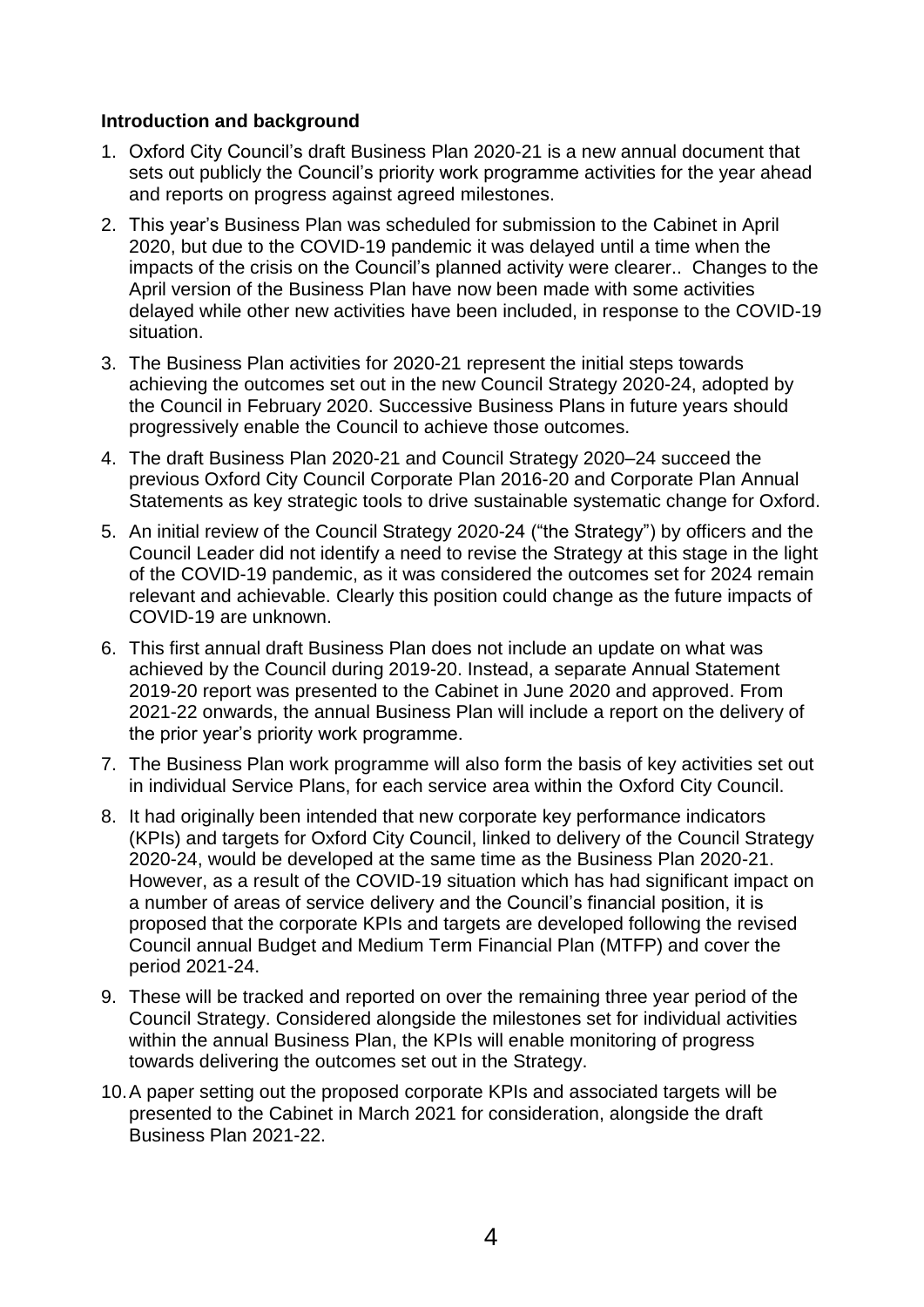## **Development of the Business Plan 2020-21**

- 11.The whole of the Council's senior management team has been involved in developing the draft Business Plan 2020-21. The Council's Operational Delivery Group (ODG), which includes all Heads of Service, held a workshop in November 2019 to consider business priorities for the next financial year, reviewed these against the emerging Council Strategy, and considered the outcomes/milestones that might be identified to measure delivery. The focus was on workstreams that will deliver change or represent development over the 12 month period, rather than business as usual (BAU) activities.
- 12.This was followed by three further workshops involving officers in the ODG, Corporate Management Team (CMT), which includes the Chief Executive and Directors, together with other officers, as well as one to one meetings with each Head of Service and Director. The work resulted in the creation of a longlist of activities to be undertaken within 2020-21 to support each of the new Council Priorities: enable an inclusive economy, deliver more affordable housing, support thriving communities and pursue a zero carbon Oxford. A shortlist was developed from the longlist, which in turn was developed into the draft Business Plan, which captures key activities, milestones and measures.
- 13.As part of the revision process, changes were made to the existing draft document, and reviewed again by the ODG and the CMT across July to agree suggested changes.

#### **Document Structure**

- 14.The Business Plan activities sit below the four Council Strategy 20-24 strategic priorities. Although many of the activities are cross cutting in their nature, for ease of presentation each activity is allocated to one of the overarching priorities.
- 15.In line with many other local authorities the Business Plan 2020-21 will be published in the form of a colour, fully accessible PDF.

# **Financial implications**

16.The draft Business Plan 2020-21 sets out high level activities and milestones that are reflected in the Council Budget 2020-21. It does not contain specific expenditure commitments.

# **Legal issues**

17.There are no legal issues arising from this report.

#### **Equalities impact**

- 18.The Business Plan 2020-21 is concerned with high level activities and milestones. It contains specific actions designed to support strategic objectives of reducing financial and social inequality and increasing inclusivity. These include:
	- a. creation of an Oxfordshire Inclusive Economy Commission to develop plans to ensure the benefits of growth are shared more widely across Oxford's communities;
	- b. implementation of the City Council Workforce Equalities Action Plan and People Strategy to boost employee diversity;